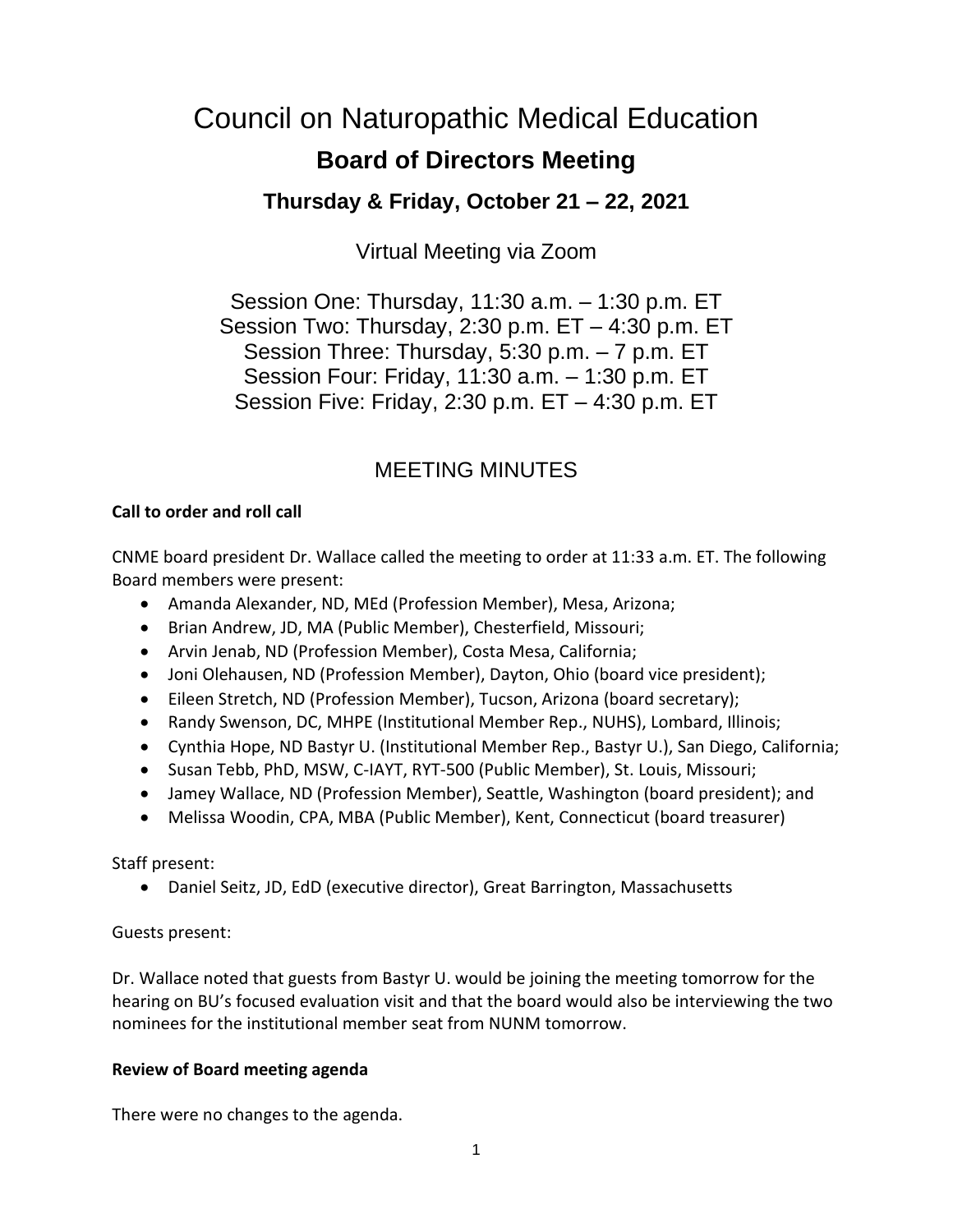#### **Officers' and Executive Director's reports:**

#### *Secretary's report*

CNME Secretary, Dr. Stretch, asked board members whether they had any corrections or additions for the minutes of the semi-annual CNME board meeting held on May 13 – 14, 2021; there were no changes or additions.

Mr. Andrew, JD, MA moved, and Dr. Olehausen seconded, the following motion:

**To approve the minutes of the May 13 – 14, 2021 CNME Board of Directors meeting.** The motion was unanimously approved.

#### *President's report*

CNME President, Dr. Wallace, noted that this meeting would be his last, and he thanked the board for their ongoing hard work. In particular, a number of committees met over the course of the summer and fall, and were able to accomplish a lot. He noted that the schools were continuing to be challenged by the Covid situation and that he appreciated the collaboration between AANMC/CCACO and CNME to address the need on the part of schools for flexibility in ND program delivery.

#### *Vice President's report*

CNME Vice President, Dr. Olehausen, noted that in her VP capacity, she chaired a couple of Executive Committee meetings to address the conflict-of-interest questions that had come up in regard to two CNME board members.

#### *Treasurer's report*

CNME Treasurer, Ms. Woodin, CPA, MBA, presented FY 2021 third quarter (i.e., 9/30/2021 budget-to-actual report). She noted that CNME was again on track to end the fiscal year with a surplus due, in part, to the CNME meeting virtually instead of in person.

Next Ms. Woodin, CPA, MBA, presented draft the FY 2022 budget and asked if board members had any questions.

Ms. Woodin, CPA, MBA moved, and Dr. Stretch seconded, the following motion:

#### **To approve the draft FY 2022 budget, as presented.**

The motion was unanimously approved.

#### *Executive Director's report*

CNME Executive Director, Dr. Seitz, noted that much of his work over the course of the summer and fall was working with various CNME committees, including the Strategic Planning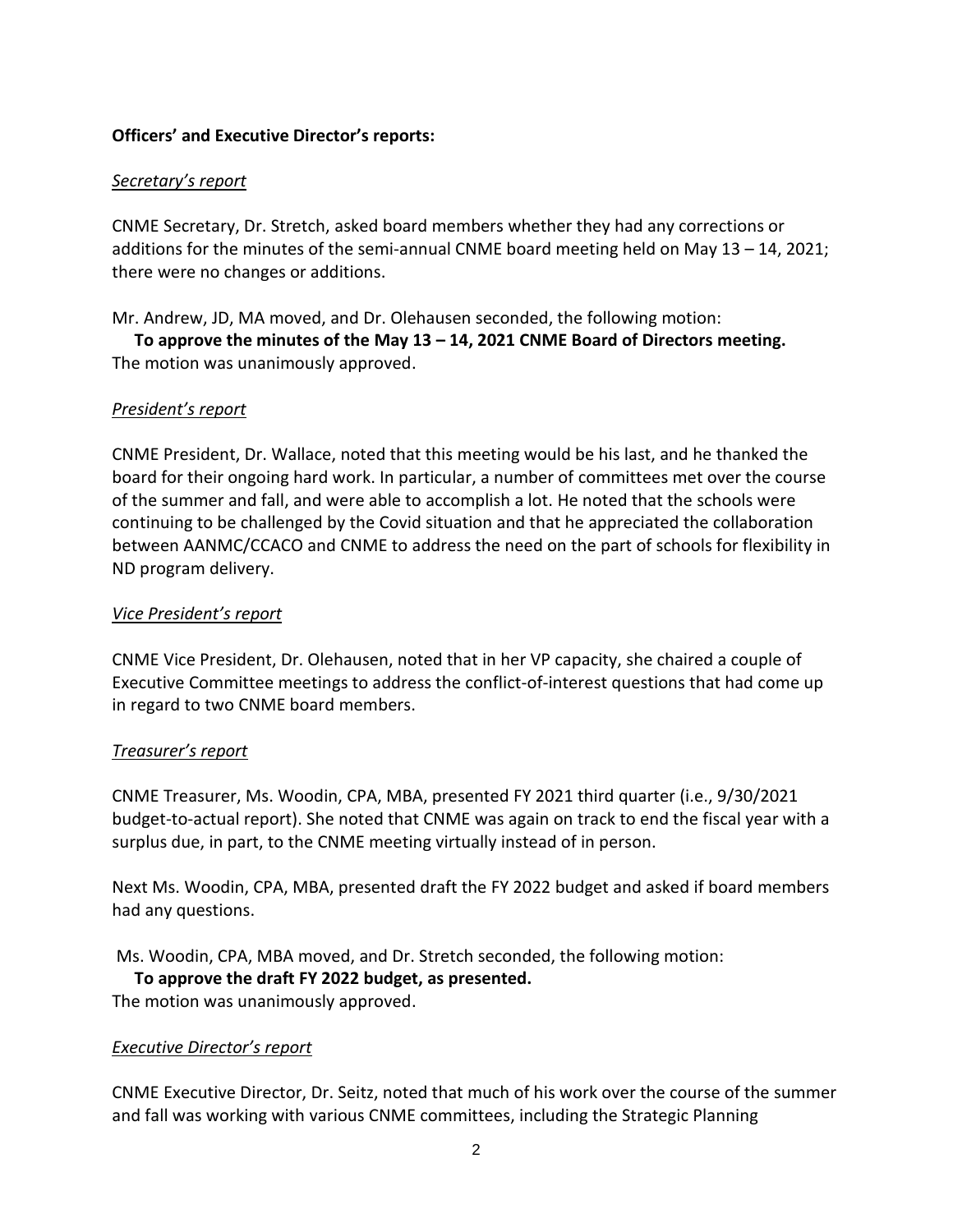Committee, COSPP, Executive Committee, and the CPNME to address various topics and tasks, such as revising standards and policies. He noted that he and Michelle Manto had worked together to come up with a general plan for members' only sections of the CNME website for board members and site visitors, and noted that Michelle had done an excellent job in partnership with the CMNE webmaster to work out the specific details and to set up the sections. CNME conducted its second virtual site visit, this time a focused visit to Bastyr U. The visit went smoothly, which shows that the CNME could potentially use a hybrid site visit model in the future.

The main upcoming activities for the CNME include:

- Reaccreditation site visits to NUNM, NUHS; provide accreditation self-study workshops for school staff members.
- A follow-up in-person site visit to UAGM.
- Working with several schools, AANP and AANMC to strengthen utilization of the federal links for purposes of ongoing USDE recognition, including touching base with legal counsel on technical questions regarding federal link status.
- Continue CPNME work on residency competencies.
- Work with the Nominations Committee to interview potential CNME board candidates and to present committee recommendations to the board.
- Work with COSPP to complete the work undertaken this year on standards and policies revisions, and to develop the process for the comprehensive review of standards scheduled for 2022.

## **Committee and other reports; action on committee recommendations**

## *Executive Committee*

Dr. Wallace, chair of the EC, noted that the EC met few times over the last several months to: address the conflict-of-interest questions; to plan this board meeting; and to develop a new form for board members to use as part of the ED performance review process and to formally outline the steps in the performance review process and the renewal of the ED contract so that this process could be consistently handled in the future. Minutes from the Sept. EC meeting were provided with the materials for this meeting.

Dr. Wallace informed the board that the EC was recommending to the board that it authorize the EC to handle any contract renegotiations with the Executive Director following the performance review process, as outline in the Sept. 2021 EC meeting minutes.

Dr. Jenab moved, and Dr. Swenson seconded, the following motion:

**To designate the Executive Committee as the entity responsible for negotiating ED employment contracts whenever authorized by the board to enter into a new contract or renew an existing contract.**

The motion was unanimously approved.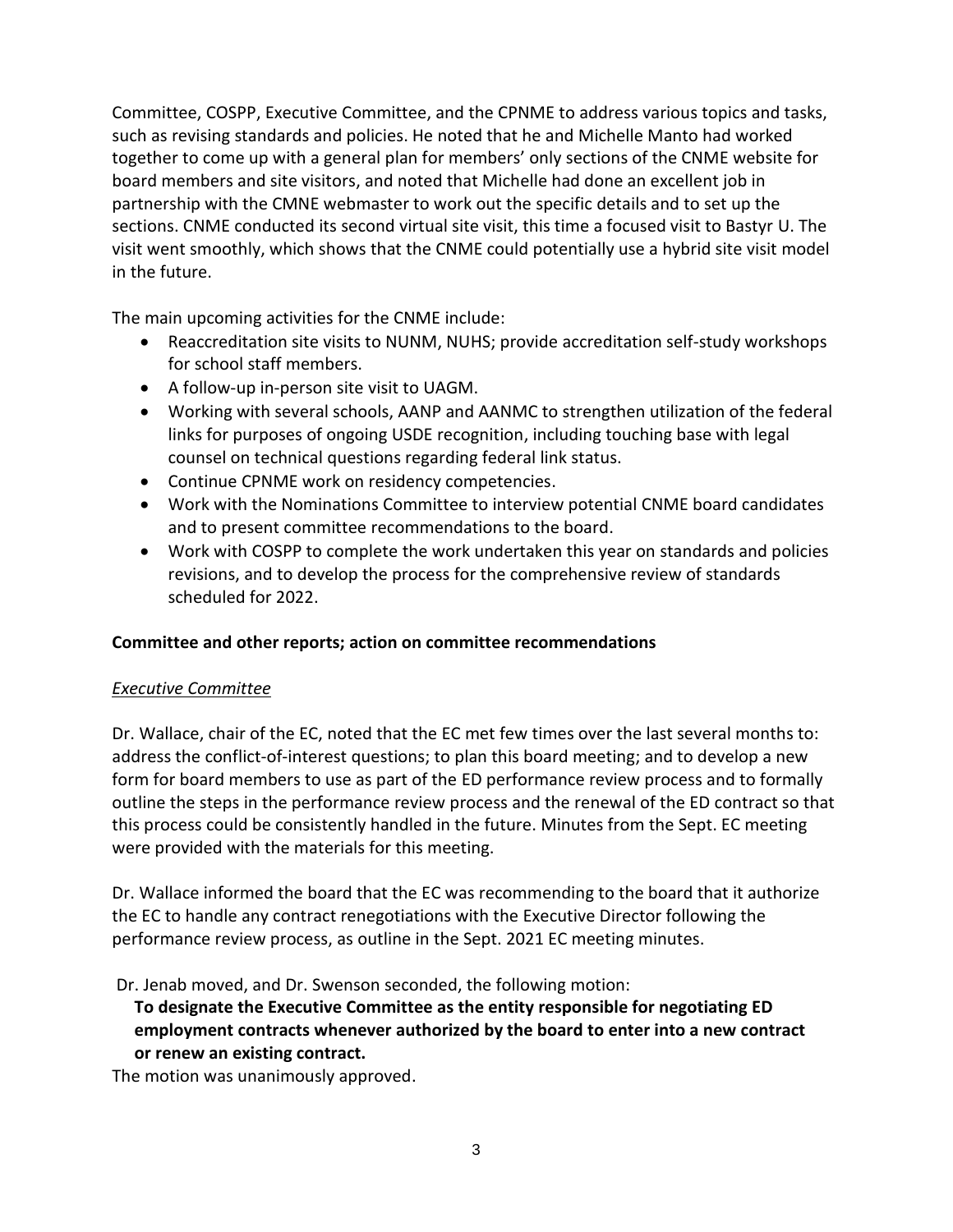#### *Finance Committee*

Ms. Woodin, CPA, MBA, chair of the Finance Committee, stated that the committee had met in the spring to set CNME's annual accreditation fees for FY 2022; the committee's fee recommendations were approved at the May 2021 meeting. She also noted that the CNME's financial reserves are very strong and that the CNME should continue to operate with a surplus, especially if it switches to meeting in person one time a year once holding in-person meetings are practical again.

## *Nominations Committee*

Dr. Wallace, chair of the Nominations Committee, reported that at the end of this meeting, there will be two vacancies on the board in the profession member category: a current vacancy and a second vacancy due to Dr. Wallace finishing his second and final term as a profession member. Since the bylaws require that the CNME have 4 to 6 profession members, and we will have 4 as of the completion of this meeting, it would be good to find two new profession members over the course of the next several months. Dr. Seitz has communicated with CNME stakeholders regarding the vacancies, and has received several suggestions as to potential profession members that the Nominations Committee will need to review, including Canadian NDs. Also, Dr. Wallace reminded current CNME members to send Dr. Seitz any recommendations they might have regarding NDs who they think would be worthwhile to consider for CNME membership. Dr. Wallace stated that there are no specific skills or credentials that the CNME has identified as necessary for service on the CNME board, but generally speaking we look for NDs with other relevant experience in addition to clinical practice, whether it might be teaching, having experience with accreditation, having experience serving on non-profit boards, having participated in residency training, having participated in naturopathic professional associations, etc.

## *Committee on Postdoctoral Naturopathic Medical Education*

Dr. Stretch, chair of the CPNME, reported that the residency competencies taskforce would resume its work after the holidays. The question was posed: When was the last time that the residency standards were comprehensively reviewed? Dr. Seitz noted that they have been revised from time to time, but they have not been comprehensively reviewed. It was suggested that just as the CNME periodically engages in a comprehensive review of its accreditation standards, it might be a good idea to similarly comprehensively review the residency standards. In early 2022, the CPNME will need to do its annual spot-checking of individual residency sites.

## *Committee on Standards, Policies and Procedures*

Dr. Olehausen, chair of COSPP, reported that COSPP had met twice since the May CNME board meeting to consider a few recommendations from AANMC for revisions to CNME's accreditation standards and also to consider a few changes to CNME policies; these proposed revisions will be considered one by one at this meeting. Dr. Olehausen also noted that if the draft revisions to the standards are preliminarily adopted, they will need to be circulated for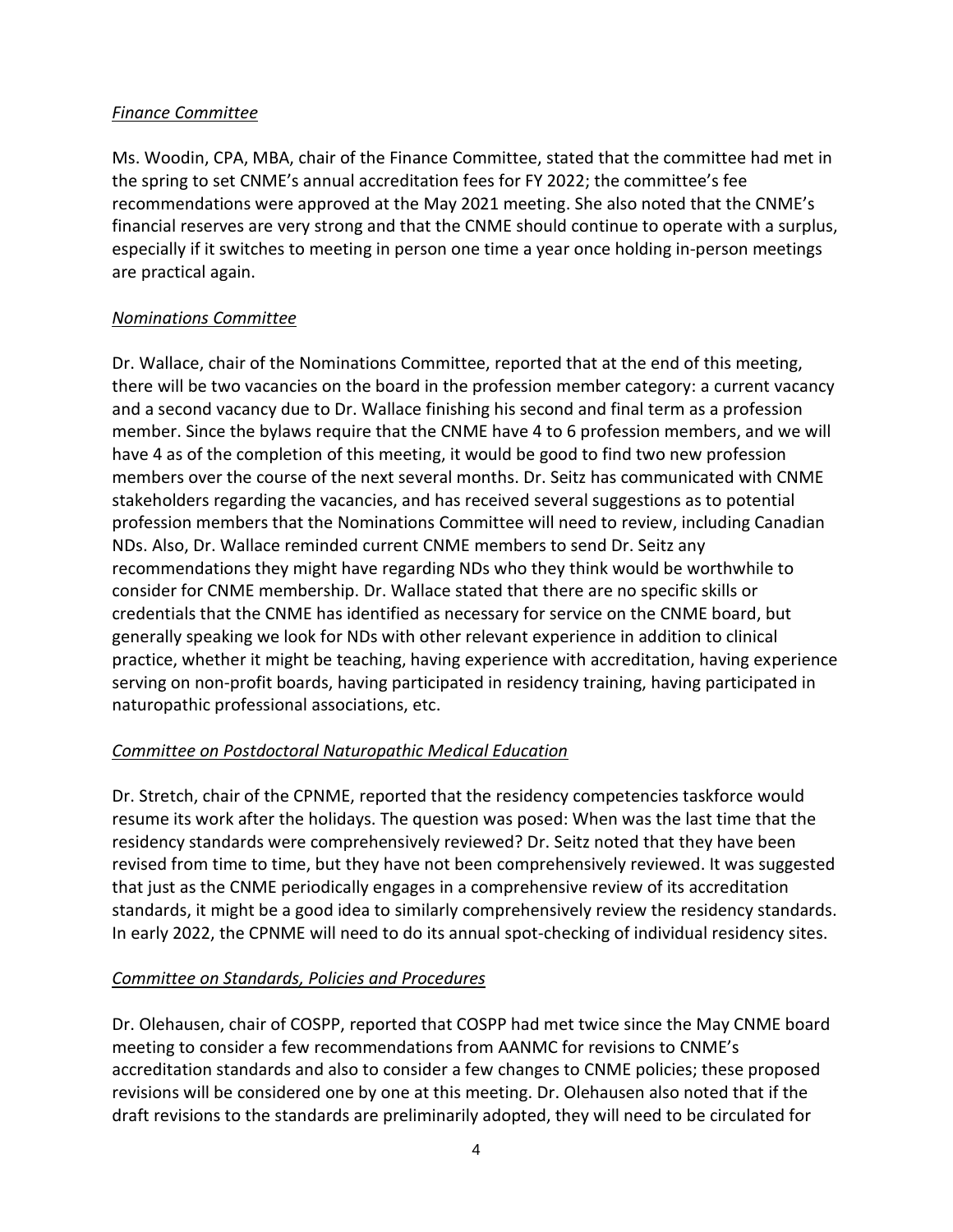public comment in accordance with CNME's policies before they are finally adopted. Dr. Olehausen stated that she appreciated AANMC's help in identifying areas where revisions might be useful.

- 1. *Proposed draft revision to Standard V, Section B1.1*: Dr. Olehausen explained that the purpose of this revision, the substance of which was recommended by AANMC, is to allow for greater flexibility for how ND programs interview applicants for admission.
- Dr. Stretch moved, and Mr. Andrew, JD, MA seconded, the following motion: **To preliminarily approve the draft revision to Standard V, Section B1.1 with a small change in wording to the draft that was presented, and to circulate the draft revision for public comment.**

The motion was approved, with one abstention and one opposed.

2. *Proposed draft revision to Standard VI, Section C, Paragraph 4c*: Dr. Olehausen explained that the purpose of this revision, the substance of which was also recommended by AANMC, is to allow for greater flexibility regarding learning activities that can count towards the clinical education requirements.

Dr. Hope moved, and Dr. Stretch seconded, the following motion:

**To preliminarily approve the draft revision to Standard VI, Section C, Paragraph 4c as presented, and to circulate the draft revision for public comment.**

The motion was unanimously approved.

• *Proposed draft revision to Standard VI, Section D, Paragraph 2*: Dr. Olehausen explained that the purpose of this revision, the substance of which was also recommended by AANMC, is to allow for the use of telemedicine as a component of the clinical training program.

Dr. Swenson moved, and Dr. Stretch seconded, the following motion:

**To preliminarily approve the draft revision to Standard VI, Section D, Paragraph 2 as presented, and to circulate the draft revision for public comment.**

The motion was unanimously approved.

• *Proposed draft revision to the section in the* CNME Handbook of Accreditation *titled "Guidelines on the Use of Information and Communication Technology in Naturopathic Medical Education"*: Dr. Olehausen explained that the purpose of this revision was to make the guidelines consistent with draft revision to Standard VI to allow telemedicine as a component of the clinical training program.

Dr. Hope moved, and Dr. Alexander seconded, the following motion:

**To approve the draft revision to the "Guidelines on the Use of Information and Communication Technology in Naturopathic Medical Education" as presented.** The motion was unanimously approved.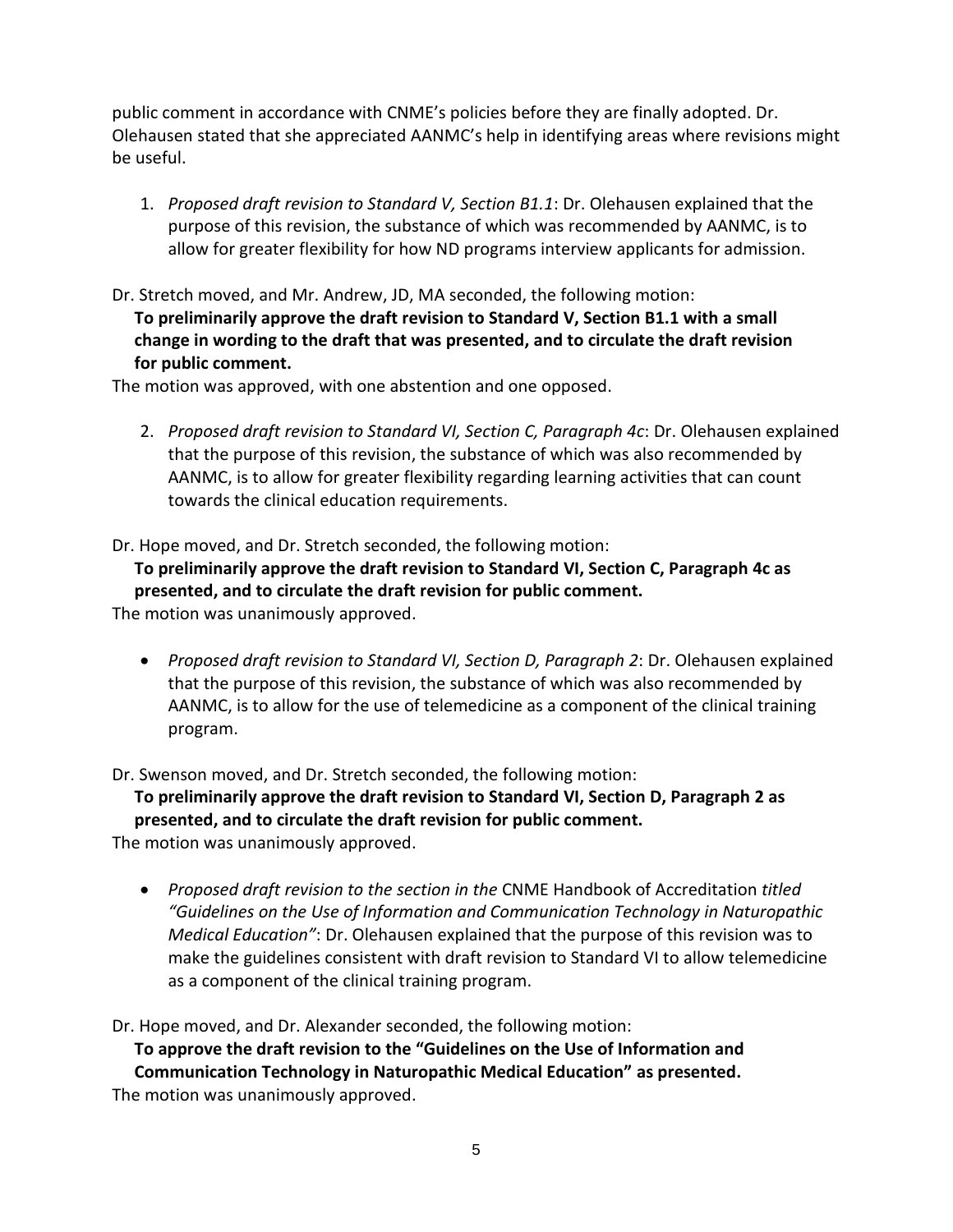Dr. Swenson noted that the US Dept. of Education has revised its definition of distance education, so the CNME should make sure that its standards and polices are still consistent what the USDE may require.

• *Proposed draft revision to CNME Policy #1 ("Council Membership")*: Dr. Olehausen explained that the purpose of this revision was to clarify that whenever a person who has been appointed as an institutional member representative to the Council is no longer employed by the school that nominated the board member, he/she is required to resign from the Council.

Dr. Swenson moved, and Dr. Stretch seconded, the following motion:

**To approve the draft revision to the CNME Policy #1 as presented.**

The motion was unanimously approved.

• *Proposed draft revisions to CNME Policy #2 ("Potential Conflicts of Interest")*: Dr. Olehausen explained that the purpose of these revisions was to strengthen the board's policies regarding identifying and addressing potential conflicts of interest, based on the board's recent experience with a conflict-of-interest concern raised by a CNMEaccredited ND program.

Mr. Andrew, JD, MA moved, and Dr. Stretch seconded, the following motion:

**To approve the draft revisions to the CNME Policy #2 as presented, with the addition of a paragraph at the end of the policy to address a situation where a program may be concerned about a potential conflict of interest of a Council member.**  The motion was unanimously approved.

• *Proposed draft addition to the* CNME Handbook of Accreditation *to clarify the timelines of the key steps towards CNME candidacy and initial accreditation, including timelines for submission of certain documents*: Dr. Olehausen explained that the purpose of these revisions was to clarify when ND programs may initiate the candidacy and accreditation processes.

Dr. Tebb moved, and Dr. Alexander seconded, the following motion:

**To adopt the draft addition to the** *CNME Handbook of Accreditation* **to specify the timelines for submission of key documents related to candidacy and initial accreditation.** 

The motion was unanimously approved.

• *Proposed draft addition to the CNME goals to identify research and scholarship as an area where the CNME may be able to support the ongoing development of ND programs and the ND profession*: Dr. Olehausen explained that the purpose of this proposed addition is to emphasize the important role that schools can play regarding the ongoing development of naturopathic research.

Mr. Andrew, JD, MA moved, and Dr. Stretch seconded, the following motion: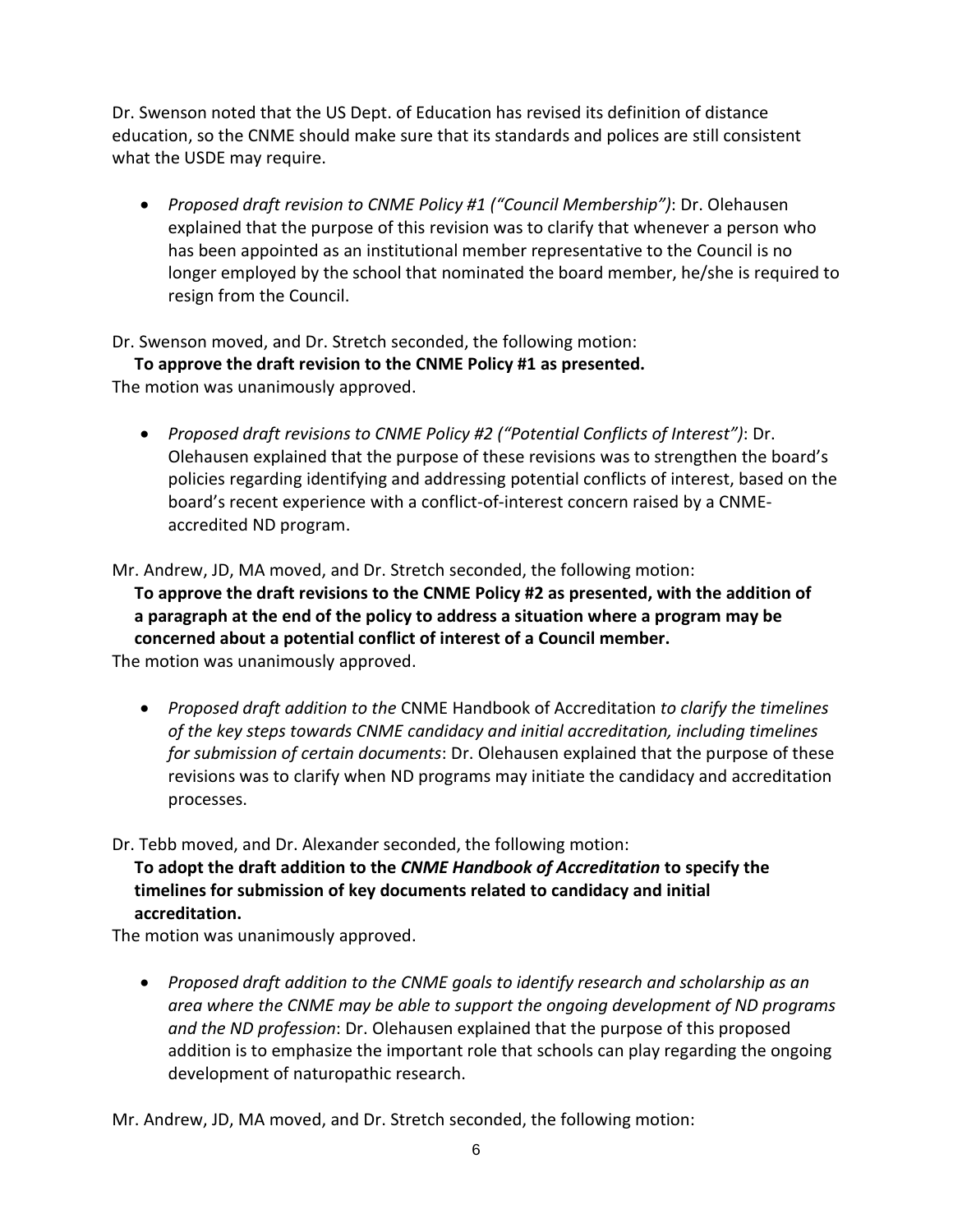#### **To adopt the draft addition to the CNME goals statement.**

The motion was unanimously approved.

## *Nominations Matters*

Dr. Wallace informed the board that, at CNME's request, NUNM had nominated two individuals to be consider for appointment to institutional member seat that will become vacant at the conclusion of this meeting: Dr. Dee Saunders and Dr. Kelly Baltazar. The board next interviewed both candidates via video-conferencing. Following the interviews and discussion, the board voted via secret ballot on the two candidates. Dr. Dee received the majority of the votes and hence is the new institutional member rep.; her 3-year term will run until the conclusion of the 2024 annual board meeting, which will be held in the fall of 2024. Dr. Seitz will phone both candidates to inform them of the result.

Next, Dr. Wallace informed the board that Dr. Olehausen's first term as a profession member would finish as of the end of this meeting and that she is eligible for to serve a second term. Dr. Olehausen stated that she would be glad to serve another term, if the board reappoints her, and the board was given an opportunity to ask Dr. Olehausen questions. Dr. Olehausen next left the meeting and the board voted to reappoint her.

Next, Dr. Wallace informed the board that at this meeting the board needed to appoint officers, since officer elections are held every two years during odd years, at the time of the annual meeting in the fall. He also informed the board that any board member is welcome to nominate himself or herself, or to nominate a fellow board member, and that the following individuals were available to serve in the following officer positions:

- Dr. Olehausen, President
- Dr. Stretch, VP
- Ms. Woodin, CPA, MBA, Treasurer
- Dr. Jenab, Secretary

Since no other board members expressed interest in serving in an officer position and there no nominations from the floor, Dr. Wallace suggested that the board vote for each officer candidate in turn, with each individual under consideration leaving the meeting for a few minutes. The board voted in favor of appointing each individual listed above for the position indicated; their terms will begin at the conclusion of this meeting and will run through the 2023 annual meeting in fall 2023.

Following the appointment of officers, Dr. Olehausen noted that she would be in touch before long with board members regarding committee appointments.

(At this point, the meeting was adjourned until the following day, Friday, 10/22. The meeting resumed at 11:35 a.m. ET on Friday; all of the board members who were in attendance on 10/21 were in attendance on 10/22)

#### *Audit Committee*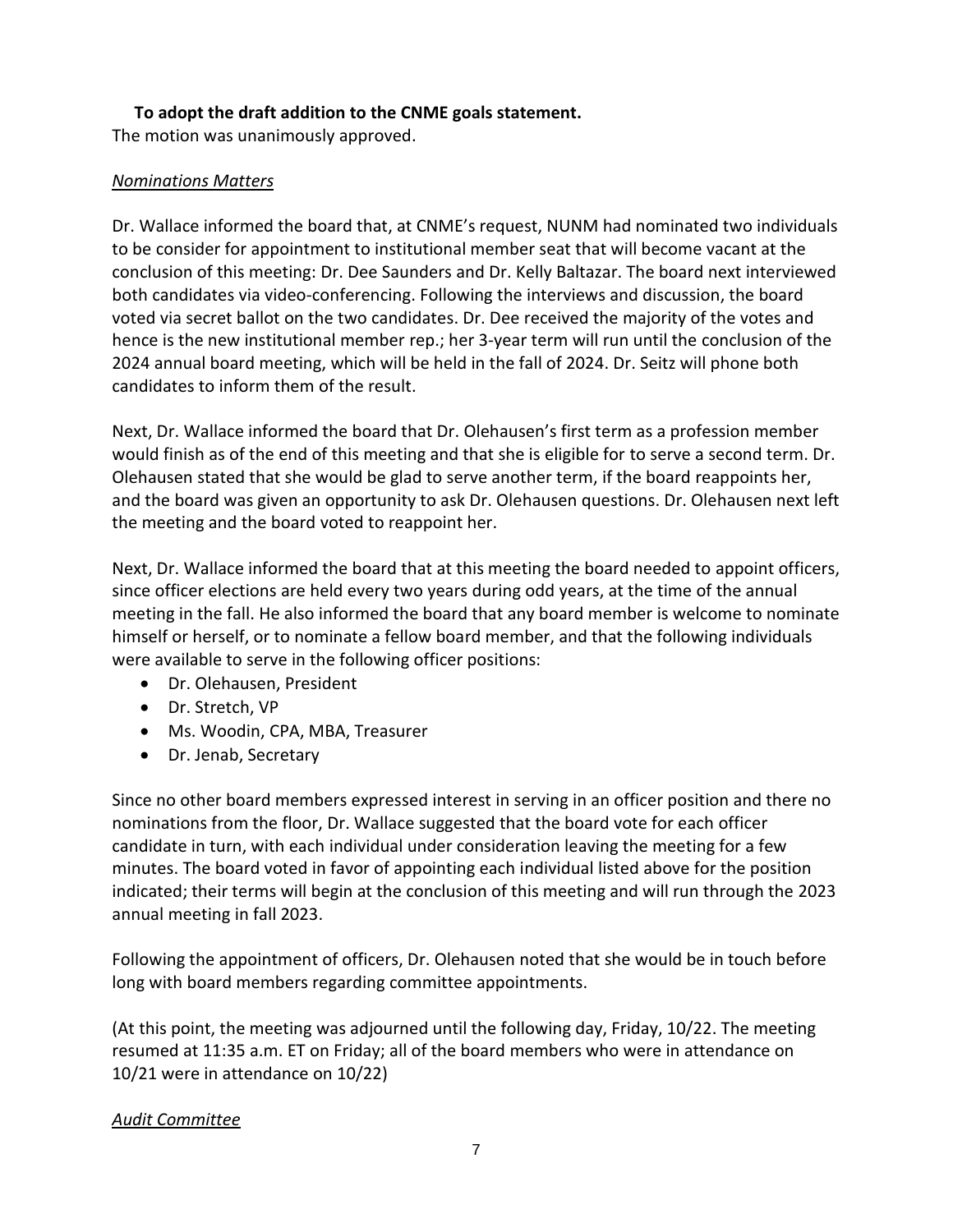Mr. Andrew, JD, MA, chair if the Audit Committee, noted that the board had just received from our CPA a draft FY 2020 reviewed financial statement. Ms. Woodin, CPA, MBA, noted that the draft statement did not raise accounting issues and shows that the Council's financial reserves are strong. Dr. Seitz will send board members the final version once it is completed by the CPA.

#### *Strategic Planning Committee*

Dr. Wallace, chair of the Strategic Planning Committee, stated the committee had met twice since the spring 2021 meeting and that it had completed work on a draft strategic plan, and was presenting it at this meeting for review and adoption. Board members suggested a few small edits/additions, which Dr. Seitz recorded.

Dr. Olehausen moved, and Dr. Stretch seconded, the following motion:

**To adopt the draft strategic plan as presented, with the edits/additions discussed.**  The motion was unanimously approved.

**Additional action item:** The board asked Dr. Seitz to add to the annual report form a question to elicit whether an ND program has attempted to access federal funding through any of the programs that constitute CNME's "federal links" for purposes of maintaining recognition of CNME by the US Dept. of Education.

## *Reports from other naturopathic organizations*

Dr. Wallace stated that, at the CNME's request, AANP and CAND had both provided written updates on their activities, which he found useful and interesting to read. Dr Seitz mentioned that the PowerPoint presentations at the organizational leaders meeting convened in September by the Naturopathic Medicine Collaborative, a copy of which he had circulated to the board, provide an update on many of the national naturopathic organizations.

#### *New board portal on CNME website*

Dr. Seitz noted that the new board-member-only portal was now operational, but that not all of the documents have been uploaded. Several board members had had a chance to try out the portal and liked how it is organized. Dr. Seitz suggested that other board members take a look at the portal sometime following this meeting and send him any suggestions they might have.

It was suggested that perhaps down the road it might be good to have a separate portal for schools.

#### **Business related to recognition actions (closed session)**

#### *Review of Bastyr focused report and focused evaluation visit report*

Four CNME board members—Drs. Wallace, Jenab, Olehausen and Hope—recused themselves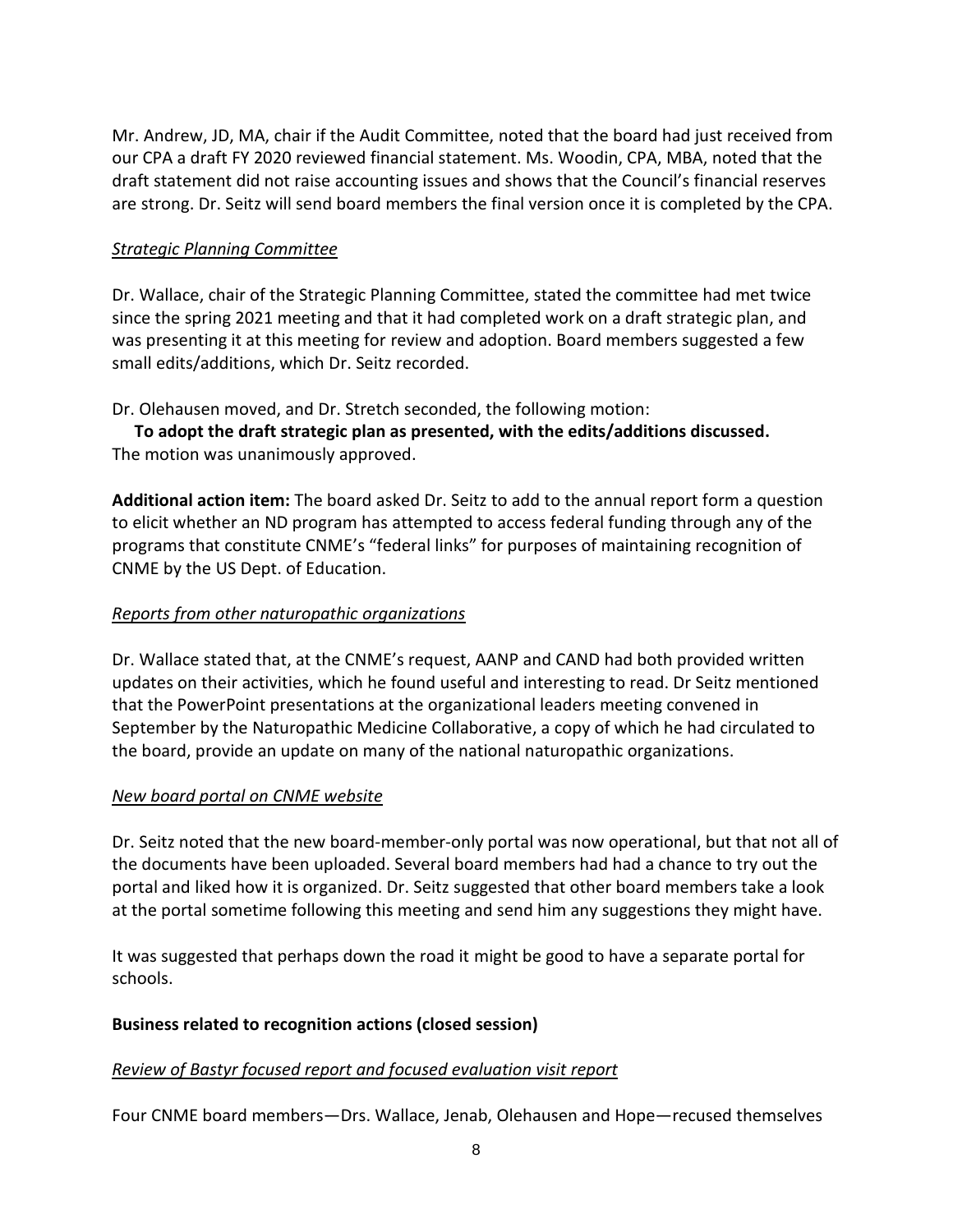prior to this review based on the requirements of the CNME conflict-of-interest policy.

Dr. Seitz informed that board that two representatives from Bastyr U.—Dr. Byrd, President, and Dr. Connor, Dean, School of Naturopathic Medicine—would be joining the meeting in a moment to answer any questions the board might have, after which the board would deliberate on what actions, if any, it wished to take.

Next, Drs. Byrd and Connor joined the meeting and there was an opportunity for them to provide additional information to the board and for the board to ask questions. Following the hearing, Drs. Byrd and Connor left the meeting.

Dr. Swenson moved, and Dr. Stretch seconded, the following motion:

- **1. To accept the findings of the focused evaluation visit team presented in the team report, except that Standard IV Recommendation #1 would be changed from a recommendation to an area of interest.**
- **2. To require a follow-up focused report in 12 months addressing the remaining outstanding findings.**

The motion was unanimously approved. The board members who had recused themselves for this agenda item returned to the meeting following the vote.

## *Review of CCNM focused report re merger*

No CNME board members were required to recuse themselves.

Ms. Woodin, CPA, MBA, presented the focused report after which there was board discussion.

Dr. Stretch moved, and Dr. Tebb seconded, the following motion:

**To require submission of a follow-up focused report in 12 months (Oct. 1, 2022 deadline) addressing the following topics:**

- **Total enrollment for the Fall 2022 term, as well as enrollment at each campus.**
- **Update on the CCNM's finances, including submission of the FY 2021 – 2022 audited financial statement (a draft is acceptable, if a final version is not available)**
- **Update on CCNM's efforts to secure a new campus in the Vancouver area and to address the high cost of the current lease arrangement.**
- **Update on the curriculum revision project (note that Dr. Seitz will contact the CCNM about the apparent need to submit a substantive change regarding the curriculum revision).**

The motion was unanimously approved.

#### *Review of ND program updates re Covid-related changes to program delivery*

Dr. Seitz stated that the Board had decided previously to require all CNME-accredited ND programs to submit an update on how the programs had adapted their delivery approaches and curriculums to address the challenges presented by the limitations/mandates imposed by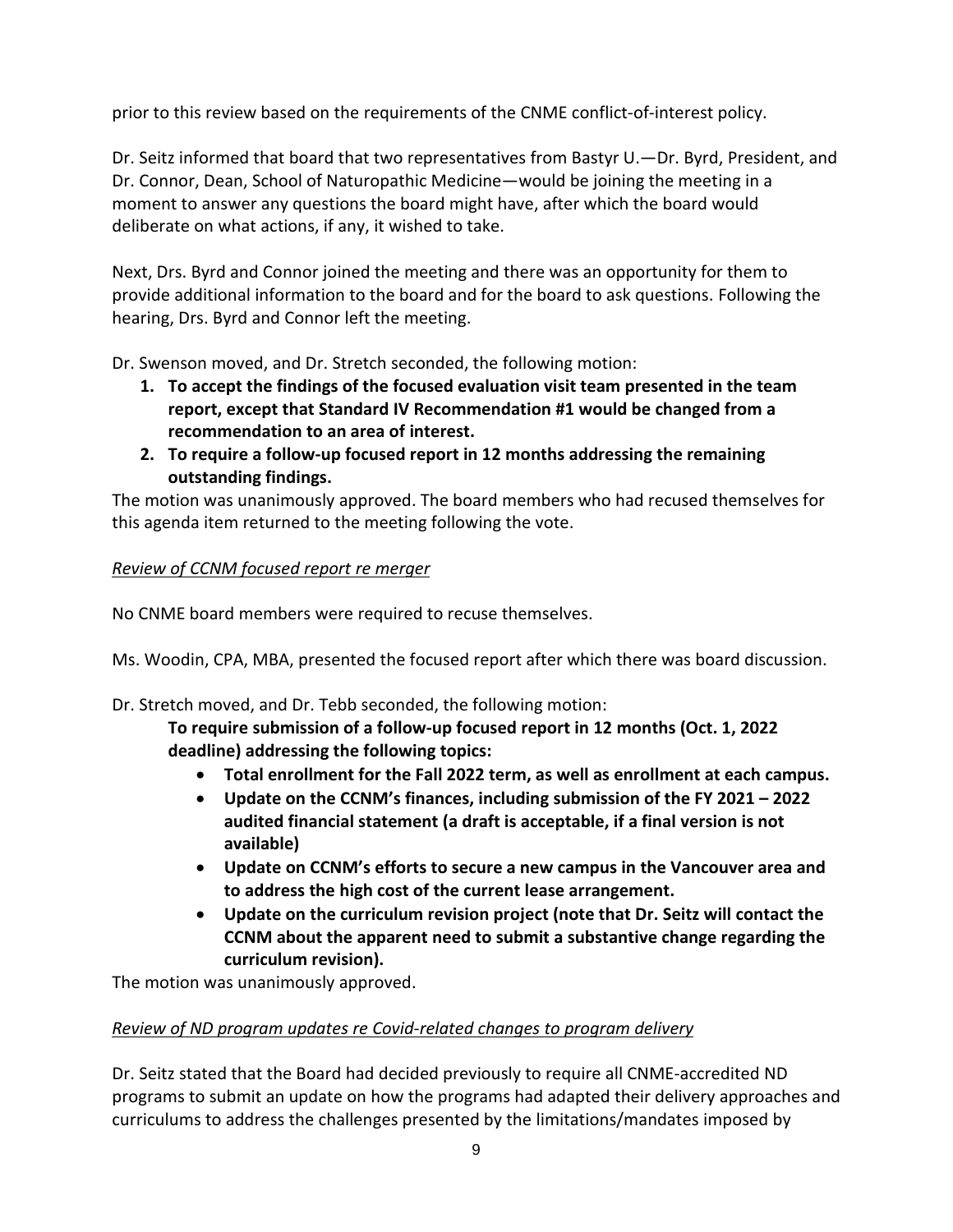states in response to the Covid situation as well as in response to institutional concerns. The following board members served as the primary reviewers for the institutions listed, and each reviewer provided to the board a summary of the reports (Dr. Seitz also reviewed the reports):

- A. Bastyr University Dr Swenson
- *B.* Canadian College of Naturopathic Medicine *Dr. Olehausen*
- *C.* National University of Health Sciences *Dr. Stretch*
- *D.* National University of Natural Medicine *Dr. Alexander*
- *E.* Southwest College of Naturopathic Medicine *Dr. Hope*
- *F.* Universidad Ana G. Méndez *Dr. Wallace*
- G. University of Bridgeport Dr. Jenab

Dr. Seitz stated that while board members with a conflict of interest in regard to an institution could remain present while that institution's report was reviewed, they should not participate in any discussion on the report.

None of the reviewers raised any issues in regard to the various adaptations/accommodations that the programs described in their reports, and all noted that the reports were responsive. It was noted, however, that the UAGM and U. Bridgeport reports could have been more detailed; apart from those two institutions, the reports were generally found to be thorough. Dr. Seitz will inform programs of the result of the review.

Dr. Wallace reiterated that the collaboration between AANMC and CNME during this challenging time has provided a valuable support to the accredited programs and their students, and that it is important to keep this two-way communication going.

It was suggested that at the May 2022 meeting, the board may want to discuss whether any further reporting from the schools is needed.

#### *Executive Director review*

Dr. Wallace thanked board members for taking the time to provide written feedback on Dr. Seitz's performance as executive director. Dr. Seitz said a few words about his self-evaluation and expressed his appreciation for the collaborative relationship that he has with the board. Dr. Seitz then left the meeting and the board conducted its review. Following the board's review process, Dr. Seitz returned to the meeting.

#### *Date and site for spring 2022 meeting*

Dr. Seitz stated that Dr. Olehausen and he would identify several sets of possible dates for the spring 2022 meeting, and that he would circulate them to the board to find the most convenient date.

It was generally agreed that the board should meet in person at least one time in 2022, and that right now fall 2022 would be a good time to aim for, since that would—hopefully—more likely allow for potential Covid limitations on travel to be resolved.